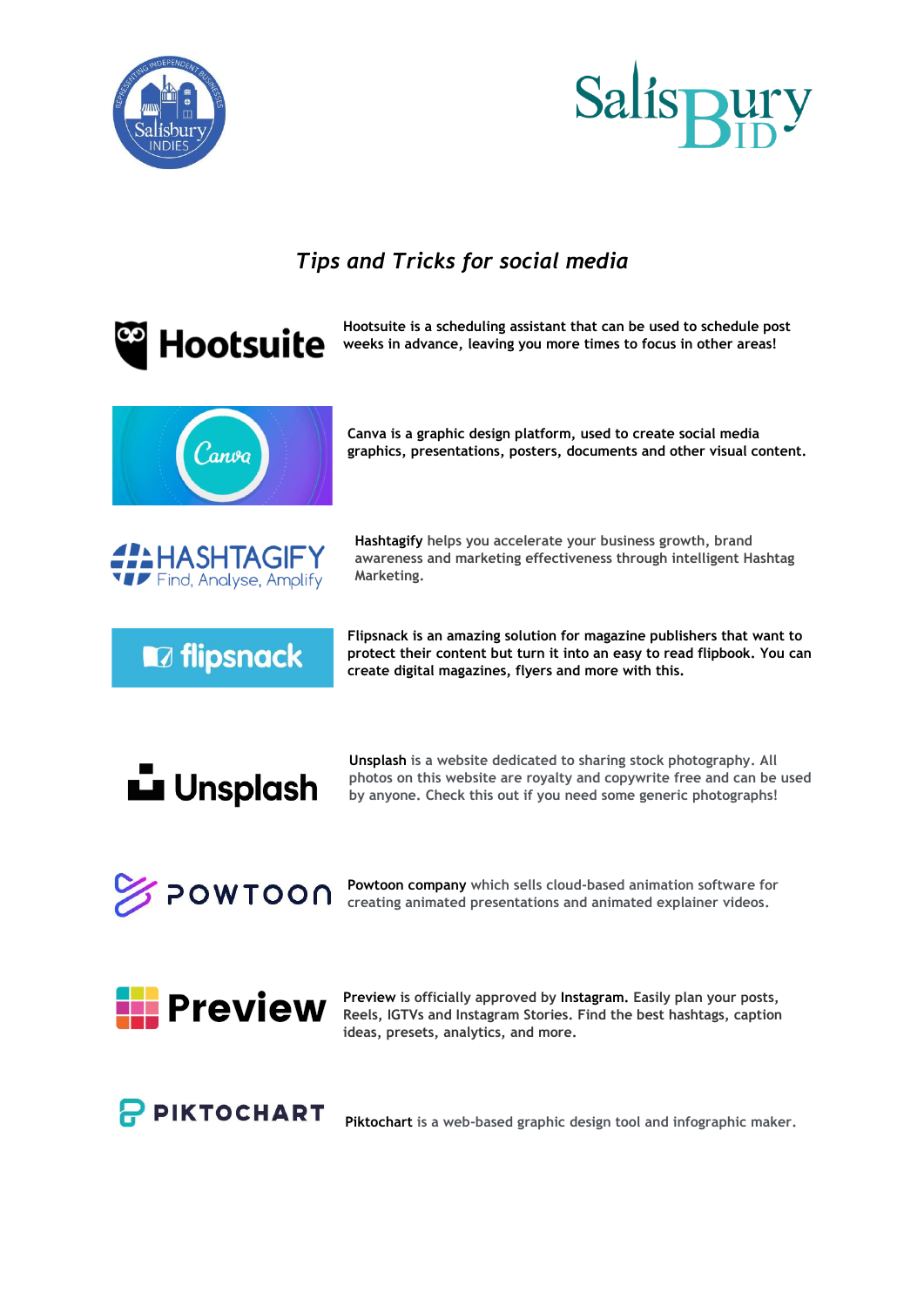



#### *How often should you post?*

- **Instagram** 3-7 times a week. <u>ေ</u>
	- **Facebook** 1-2 times a day.
	- **Twitter** 1-5 times a day.
- **LinkedIn** 1-5 times a day. lin

#### *When and where to use hashtags*

Putting your hashtags in the first comment on your Instagram posts rather than in the caption keeps your captions short and sweet while still making sure you get those vital hashtags in! Putting too many hashtags can look messy on a caption but this is a way of hiding the hashtags, so your caption is clean.

#### *Hashtag Hours*

Hashtag hours were created to build a buzz around certain subject online. Below is a table of different hashtag hours you can get involved with. Using these hashtags at these times can greater your audience by sharing your posts with others that have used it.

*Don't forget it is now possible to follow hashtags so they're even more important for growing your reach!* 

| <b>MON</b>                 | <b>TUE</b>                      | <b>WED</b>                        | <b>THUR</b>                  | <b>FRI</b>                    | <b>SAT</b>                 | <b>SUN</b>                       |
|----------------------------|---------------------------------|-----------------------------------|------------------------------|-------------------------------|----------------------------|----------------------------------|
| 12noon-1pm<br>#UKBizLunch  | $7-8$ pm<br>#Awardingpeoplehour | $1-2pm$<br>#LocalLunch            | $1-2pm$<br>#ConstructionHour | $10-11$ am<br>#ConnectFriday  | 8-9.15am<br>#SatChatUK     | $11-12$ noon<br>#WeekendHour     |
| $2-3$ pm<br>#SouthWestHour | $7-8pm$<br>#SMEHourUK           | $1-2pm$<br>#UKLegalHour           | $7-8pm$<br>#PromotingWomen   | $2-3pm$<br>#BizHour           | $1-12noon$<br>#WeekendHour | $7-8Dm$<br>#LadiesCoffeeHo<br>ur |
| 3-4pm #B2BHour             | $8-9$ pm<br>#FBLikeHour         | $7-8Dm$<br>#RecruitHour           | $8-9$ pm<br>#SouthWestHour   | $3-4PM$<br>#CakeClubHour      |                            |                                  |
| $4-5pm$<br>#4oClockVacancy | 8.30-9.30pm<br>#WiltshireHour   | $7.30 - 9.30$ pm<br>#HandmadeHour | $8-9pm$<br>#SomersetHour     | 7.30-8.30pm<br>#SouthHamsHour |                            |                                  |
| $7-8p$ m<br>#amesburyhour  | $9-10$ pm<br>#BlogHour          | $8-9$ pm<br>#SalisburyHour        | $8-9$ pm<br>#UKStartUpHour   | $8-9$ pm<br>#RetailHourTime   |                            |                                  |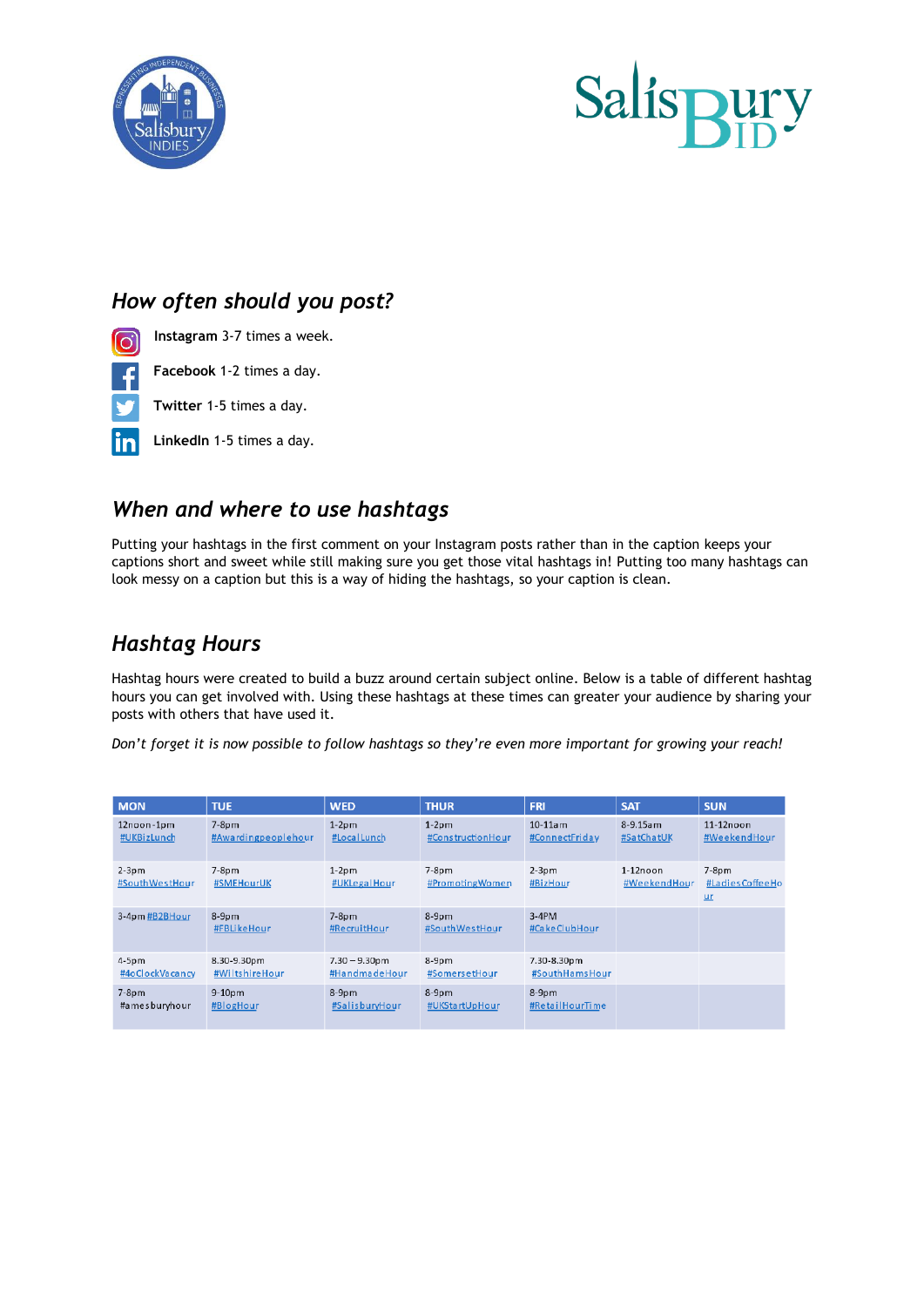



### *Understanding different Generations*

Different generation expect different levels of content and interaction. Understanding the difference between each of them can mean you are able to hit different generations through a single post. Sometimes you may have to mix up your marketing to reach different ages ranges, having a good understanding of what each generation are more comfortable with will help with that

| <b>Characteristics</b>             | <b>Maturists (1925-</b><br>1945)                             | <b>Baby</b><br><b>Boomers</b><br>$(1946 - 1964)$            | <b>Generation X</b><br>$(1965 - 1980)$                  | <b>Millennials</b><br>(1981 to<br>1996)           | <b>Generation Z</b><br>(1997 to<br>Present)                            |
|------------------------------------|--------------------------------------------------------------|-------------------------------------------------------------|---------------------------------------------------------|---------------------------------------------------|------------------------------------------------------------------------|
| <b>Experiences</b>                 | <b>WWII</b><br><b>Rationing</b><br><b>Fixed Gender Roles</b> | <b>Cold War</b><br>Post-War Boom<br><b>Swinging Sixties</b> | The Berlin Wall<br><b>First PC</b><br><b>Early Tech</b> | 9/11<br><b>PlayStation</b><br><b>Social Media</b> | <b>Global Warming</b><br><b>Mobile Devices</b><br><b>Energy Crisis</b> |
| <b>Attitude to Tech</b>            | Digitally Disengaged                                         | <b>Digital Adaptors</b>                                     | Digital Immigrants                                      | <b>Digital</b><br><b>Natives</b>                  | <b>Techoholics</b>                                                     |
| <b>Attitude to Career</b>          | Jobs are for life                                            | <b>Careers defined</b><br>by employers                      | Loyal to profession                                     | Work "with"<br>organisations<br>not "for"         | Pop-up<br>business, lots<br>of career<br>moves                         |
| <b>Communication</b>               | Letter                                                       | <b>Telephone</b>                                            | <b>Personal Computer</b>                                | <b>Smart Phone</b>                                | Google glass                                                           |
| <b>Communication</b><br>Preference | Face to face                                                 | Telephone or<br>Email                                       | <b>Emil or Text</b>                                     | Text or social<br>media                           | <b>Facetime</b>                                                        |

### *Marketing Personas*

It's important to know your demographic and the different marketing personas that your business appeals to. Knowing your marketing personas means you can personalise marketing towards the correct customer. Here are some factors to consider:

- Gender
- Name
- Age
- Where they live
- Marital Status
- Job Status
- Children
- Earnings
- Hobbies
- Interests
- Values
- Things they care about
- Job Title
- Budget owner
- Decision Maker
- Industry